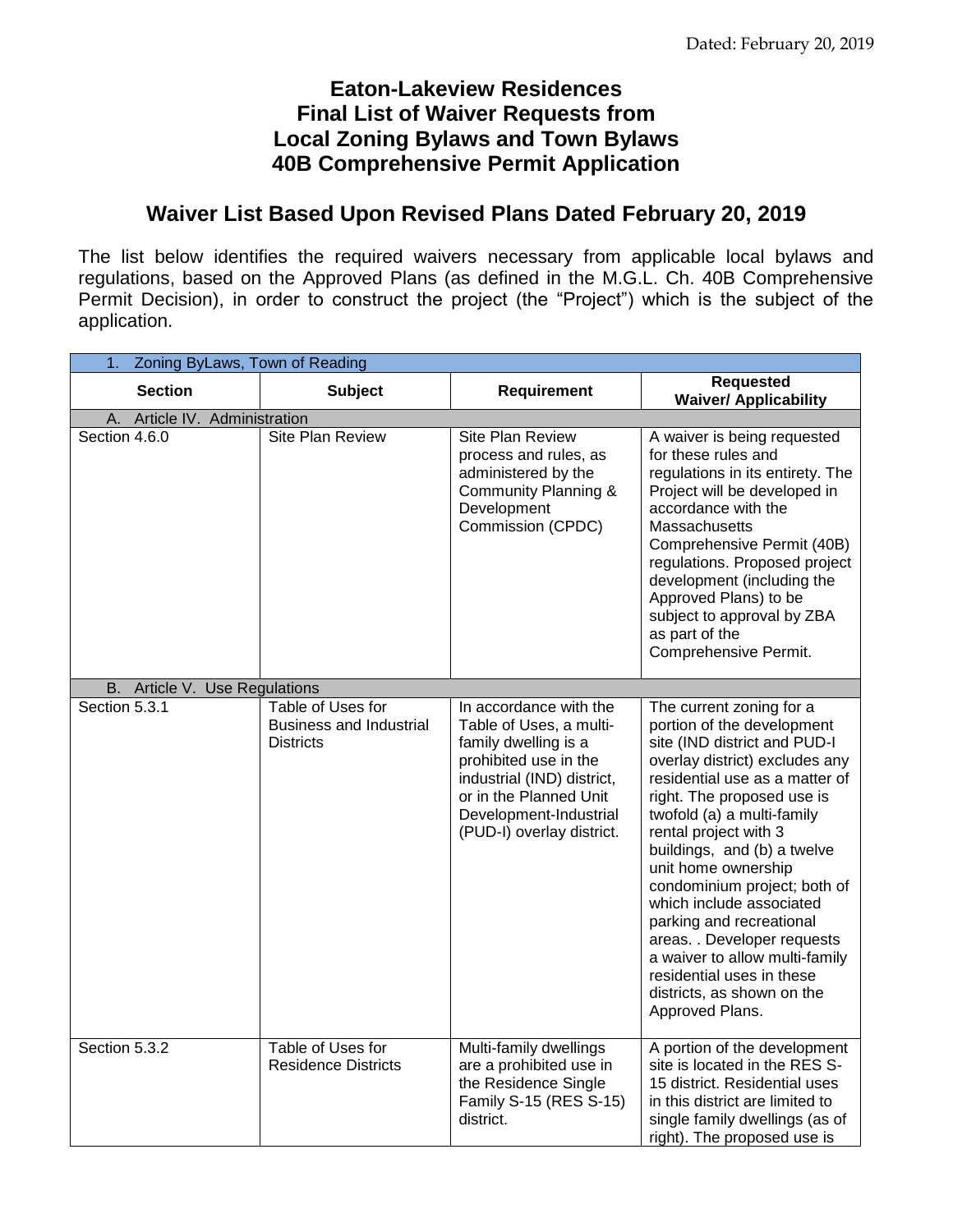|               |                                             |                                                                                                                                                                                                                                                                                                                                                                                                     | twofold (a) a multi-family<br>rental project with 3<br>buildings, and associated<br>parking and (b) a twelve unit<br>home ownership<br>condominium project and<br>recreational areas.<br>Developer requests a waiver<br>to allow multi-family<br>residential uses in this district<br>as shown on the Approved<br>Plans.                                                                                                                                                                                                                                                                                                       |
|---------------|---------------------------------------------|-----------------------------------------------------------------------------------------------------------------------------------------------------------------------------------------------------------------------------------------------------------------------------------------------------------------------------------------------------------------------------------------------------|--------------------------------------------------------------------------------------------------------------------------------------------------------------------------------------------------------------------------------------------------------------------------------------------------------------------------------------------------------------------------------------------------------------------------------------------------------------------------------------------------------------------------------------------------------------------------------------------------------------------------------|
| Section 5.4   | <b>Accessory Uses</b>                       | Subject to all limitations<br>and in accordance with<br>all conditions set forth in<br>the Zoning Bylaw,<br>accessory uses,<br>buildings and other<br>structures shall be<br>permitted on the same<br>lot as the principal use,<br>building or structure to<br>which they are<br>accessory, provided that<br>they do not alter the<br>character of such<br>principal use, building or<br>structure. | A waiver is being requested<br>for the rules and regulations<br>set forth in Section 5.4 in its<br>entirety. The proposed<br>development calls for<br>residential use with<br>accessory uses/structures<br>consisting of associated<br>parking and recreational<br>areas. The Project (including<br>all proposed uses) will be<br>developed in accordance<br>with the Massachusetts<br>Comprehensive Permit (40B)<br>regulations. Proposed project<br>development (including all<br>proposed uses) to be subject<br>to approval by ZBA as part of<br>the Comprehensive Permit.                                                 |
| Section 5.5   | Accessory Buildings or<br><b>Structures</b> | The requirements shall<br>apply to any accessory<br>buildings or structures<br>permitted in accordance<br>with the Table of Uses<br>(Section 5.3.1 and<br>Section 5.3.2).<br>See also Section 5.4.6.                                                                                                                                                                                                | A waiver is being requested<br>for the rules and regulations<br>set forth in Section 5.4 in its<br>entirety. The proposed<br>development calls for<br>residential uses with<br>accessory uses/structures<br>including associated<br>parking, bike and storage<br>areas, recreational areas,<br>and dumpsters, as shown on<br>the Approved Plans. The<br>Project (including all<br>accessory structures) will be<br>developed in accordance<br>with the Massachusetts<br>Comprehensive Permit (40B)<br>regulations. Proposed project<br>development to be subject to<br>approval by ZBA as part of<br>the Comprehensive Permit. |
| Section 6.2.7 | <b>Buildings per Lot</b>                    | In all districts other than<br>Apartment 80 and<br>Business C, not more<br>than one principal<br>building shall be erected<br>on a lot. Where two or                                                                                                                                                                                                                                                | Three (3) principal buildings<br>are proposed on Lot B<br>(located in the RES S-15,<br>IND, and PUD-I districts).<br>Four (4) principal buildings<br>are proposed on Lot A                                                                                                                                                                                                                                                                                                                                                                                                                                                     |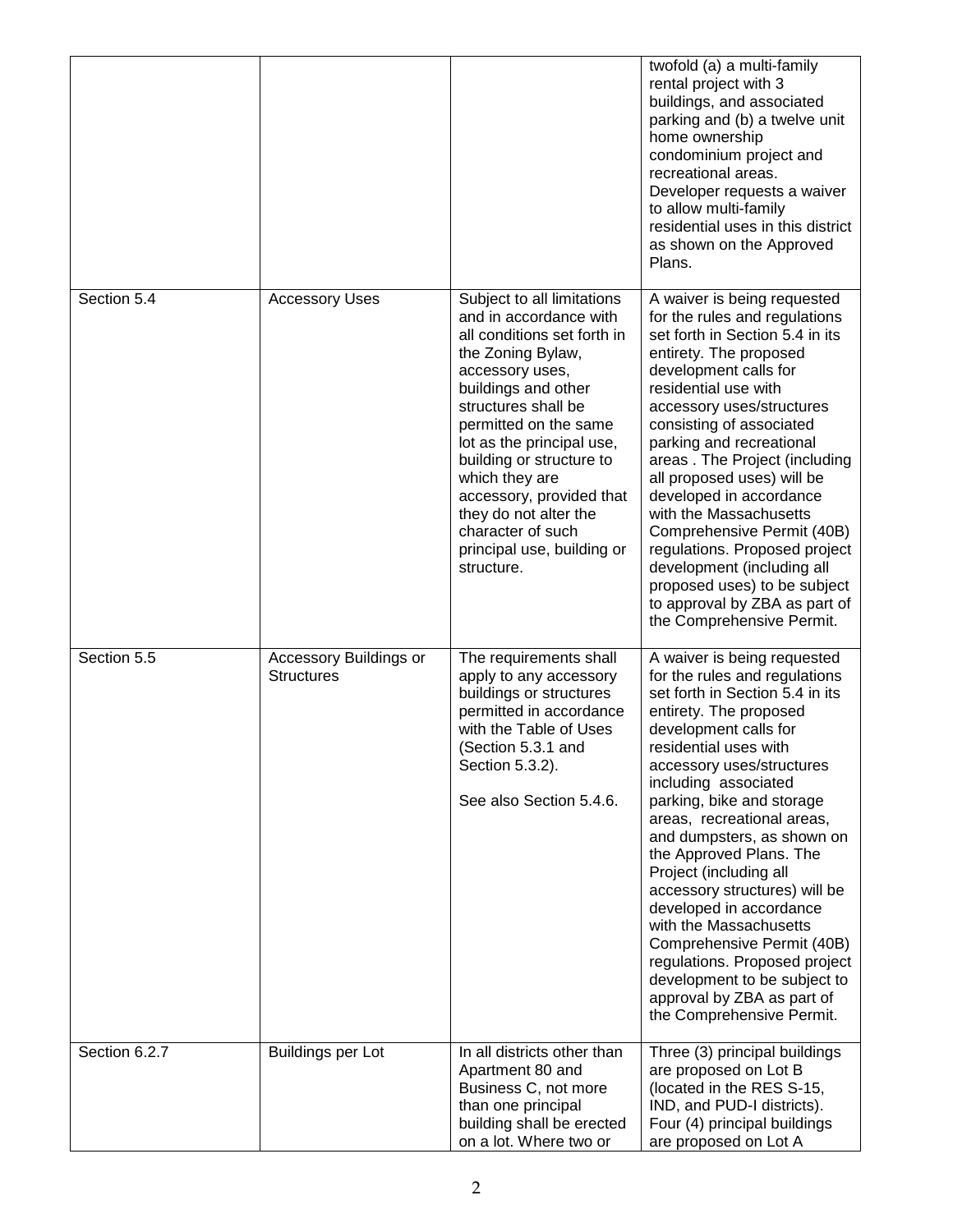|             |                                                        | more principal buildings<br>are permitted on the<br>same lot, they shall be<br>located at least fifty (50)<br>feet apart. | (located in a RES S-15<br>district). Minimum distance<br>between the principal<br>buildings on Lot B are<br>approximately 36.5 feet.<br>Minimum distance between<br>the principal buildings on Lot<br>A is 18.3'. Developer<br>requests a waiver to allow for<br>proposed project as shown<br>on the Approved Plans (See<br><b>Engineering Plans, Drawing</b><br>$C5.1$ ).                                                                                                                                                                                                                                                                                                                                                                                                                                            |
|-------------|--------------------------------------------------------|---------------------------------------------------------------------------------------------------------------------------|-----------------------------------------------------------------------------------------------------------------------------------------------------------------------------------------------------------------------------------------------------------------------------------------------------------------------------------------------------------------------------------------------------------------------------------------------------------------------------------------------------------------------------------------------------------------------------------------------------------------------------------------------------------------------------------------------------------------------------------------------------------------------------------------------------------------------|
| Section 6.3 | <b>Table of Dimensional</b><br>Controls - Generally    | Dimensional controls<br>based on use of property<br>and zoning district                                                   | The developer requests a<br>waiver from this section in its<br>entirety to the extent it would<br>apply individually to each of<br>the 6 lots comprising the<br>property that is the subject to<br>this application. Instead, the<br>3 lots comprising Lot A and<br>the 3 lots comprising Lot B<br>(both as shown on the<br>Approved Plans) will be<br>combined and considered<br>together as two lots, i.e., Lot<br>A and Lot B, as shown on the<br>submitted plans (see Zoning<br>Table on Engineering Plans,<br>Drawing C1.1).<br>The developer also requests<br>a waiver from the<br>dimensional requirements of<br>the IND and PUD-I zoning<br>districts, to the extent they<br>would apply to this project<br>and the proposed multi-<br>family use, which is not<br>permitted in either of these<br>districts. |
| Section 6.3 | <b>Table of Dimensional</b><br>Controls - Minimum Area | Multi-family dwelling use<br>in a Residence S-15<br>District requires 100,000<br>square feet minimum for<br>lot area.     | Lot area for Lot A is<br>approximately 74,520 square<br>feet which is less than the<br>minimum required area for<br>multi-family dwellings in the<br>RES S-15 district.<br>Lot area for Lot B is<br>approximately 114,156<br>square feet, of which<br>approximately 65,600 square<br>feet is within the RES S-15<br>district and the remainder is<br>within the IND and PUD-I<br>districts. Note: No minimum<br>lot area requirements apply<br>to the IND or the PUD-I<br>districts.                                                                                                                                                                                                                                                                                                                                  |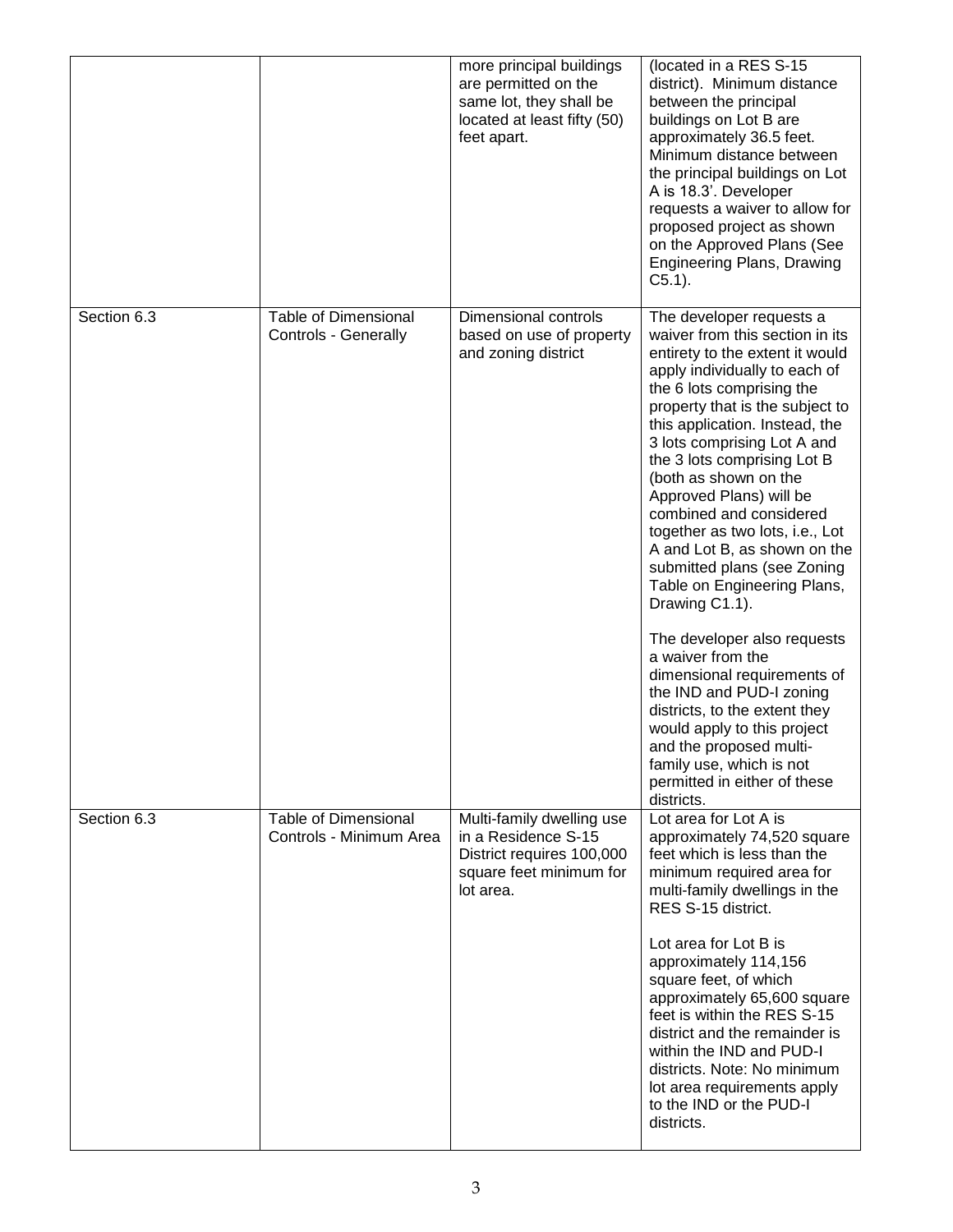|             |                                                                                            |                                                                                                                                                                                | Developer requests waivers<br>to allow for proposed project<br>as shown on the Approved<br>Plans.                                                                                                                                                                                                                                                                                                                                                                                                                                                                                                                                                                                                                                                                   |
|-------------|--------------------------------------------------------------------------------------------|--------------------------------------------------------------------------------------------------------------------------------------------------------------------------------|---------------------------------------------------------------------------------------------------------------------------------------------------------------------------------------------------------------------------------------------------------------------------------------------------------------------------------------------------------------------------------------------------------------------------------------------------------------------------------------------------------------------------------------------------------------------------------------------------------------------------------------------------------------------------------------------------------------------------------------------------------------------|
| Section 6.3 | <b>Table of Dimensional</b><br><b>Controls- Required</b><br>Front, Side, and Rear<br>Yards | Multi-family dwelling use<br>in a Residence S-15<br>District requires the<br>following minimum<br>setbacks:<br>Front Yard: 20 feet<br>Side Yard: 15 feet<br>Rear Yard: 20 feet | The developer requests<br>waivers from the<br>yard/setback requirements of<br>this Section to allow for<br>proposed project as shown<br>on the Approved Plans (see<br><b>Engineering Plans, Drawing</b><br>C5.1), with the following<br>setbacks for Lots A and B<br>(see waiver for Section 6.3<br>(generally)):<br>Lot A:<br>Front Yard: 6.2 feet<br>Side Yard: 37.9 feet<br>Rear Yard: 71.2 feet<br>Lot B:<br>Front Yard: 17.0 feet<br>Side Yard: 58.2 feet<br>Rear Yard: 82.2 feet<br>Note: no front yard setbacks<br>are applicable to multi-family<br>dwelling use in the IND or<br>PUD-I districts because this<br>use is not a permitted use. A<br>waiver has been requested<br>from Section 5.3.1 to allow<br>this use in the IND and PUD-<br>I districts. |
| Section 6.3 | <b>Table of Dimensional</b><br>Controls - Max Lot<br>Coverage                              | Multi-family dwelling use<br>in a Residence S-15<br><b>District requires</b><br>maximum lot coverage<br>of 25%.                                                                | The developer requests a<br>waiver from this section to<br>allow lot coverage of 39.2%<br>for Lot A and 67.5% for Lot B<br>as shown on the Approved<br>Plans (see Engineering<br>Plans, Drawing C1.1).<br>Note: no lot coverage<br>requirements are applicable<br>to multi-family dwelling use in<br>the IND or PUD-I districts<br>because this use is not a<br>permitted use. A waiver has<br>been requested from Section<br>5.3.1 to allow this use in the<br>IND and PUD-I districts.                                                                                                                                                                                                                                                                            |
| Section 6.3 | <b>Table of Dimensional</b><br><b>Controls- Max Building</b><br>Height                     | Multi-family dwelling use<br>in a Residence S-15<br><b>District requires</b><br>maximum building height<br>of 35 feet, as measured                                             | Principal multi-family<br>dwellings on Lot B are<br>proposed with a maximum<br>height of 46 feet for Building<br>3, a maximum height of 33                                                                                                                                                                                                                                                                                                                                                                                                                                                                                                                                                                                                                          |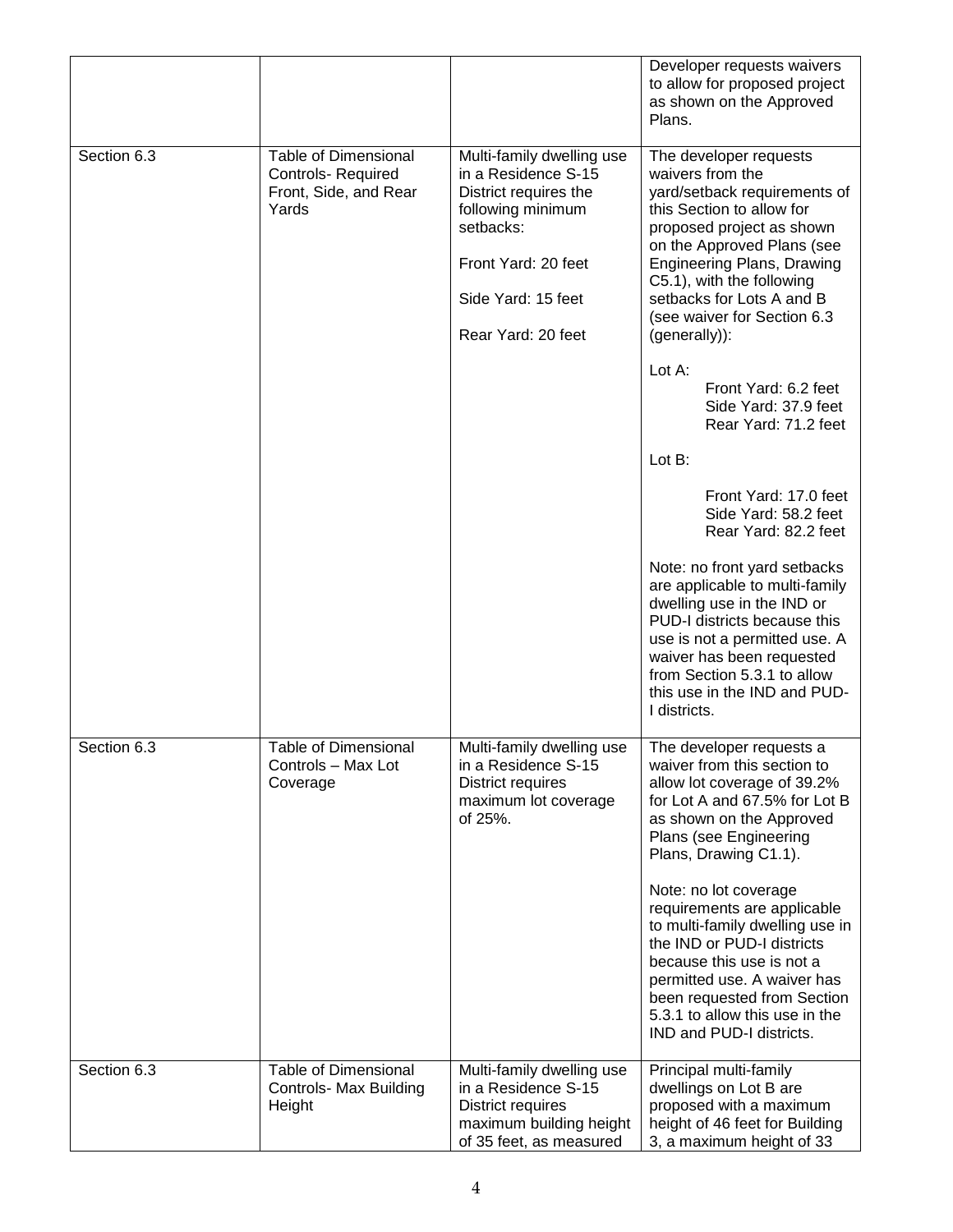|                                      |                           | from the average grade                                                                           | feet for Buildings 1 & 2, and                                                                                                                                                                                                                                                                                                                                                                                                                                                                                                                  |
|--------------------------------------|---------------------------|--------------------------------------------------------------------------------------------------|------------------------------------------------------------------------------------------------------------------------------------------------------------------------------------------------------------------------------------------------------------------------------------------------------------------------------------------------------------------------------------------------------------------------------------------------------------------------------------------------------------------------------------------------|
|                                      |                           | around the building.                                                                             | a maximum height of 40 feet<br>for the 4 condominium<br>buildings on Lot A. Developer<br>requests a waiver to allow for<br>proposed project as shown<br>on the Approved Plans (see<br>Architectural Plans, Sheets<br>A2.1 through A2.7, inclusive).<br>Note: no height requirements<br>are applicable to multi-family<br>dwelling use in the IND or<br>PUD-I districts because this<br>use is not a permitted use. A<br>waiver has been requested<br>from Section 5.3.1 to allow<br>this use in the IND and PUD-<br>I districts.               |
| Section 6.4                          | <b>Special Cases-</b>     | Additional dimensional                                                                           | The proposed project is                                                                                                                                                                                                                                                                                                                                                                                                                                                                                                                        |
|                                      | <b>Transitional Areas</b> | controls (Sections<br>6.1.4.1.1 & 6.4.1.2) and<br>buffer strip requirements<br>(Section 6.4.1.3) | partially situated in the IND<br>district. The portion of the<br>project located in the IND<br>district includes part of two<br>principal buildings that will be<br>located less than 150 feet<br>from the RES S-15 district.<br>The developer requests a<br>waiver from this section's (a)<br>additional dimensional<br>controls and (b) requirement<br>that a buffer strip be<br>established for this project.<br>Developer requests that the<br>proposed project be allowed<br>as shown on the Approved<br>Plans.                           |
| Section 6.5                          | Landscape Standards       | andscape requirements<br>and CPDC approval<br>process                                            | A waiver is being requested<br>for the rules and regulations,<br>and the CPDC approval<br>process, as set forth in this<br>section in its entirety. The<br>Project (including<br>landscaping) will be<br>developed in accordance<br>with the Massachusetts<br>Comprehensive Permit (40B)<br>regulations. Proposed project<br>development (including<br>landscaping) as shown on<br>the Approved Plans (see<br><b>Engineering Plans, Drawings</b><br>C7.1 and C7.2) to be subject<br>to approval by ZBA as part of<br>the Comprehensive Permit. |
| Article VIII. Sign Regulations<br>C. |                           |                                                                                                  |                                                                                                                                                                                                                                                                                                                                                                                                                                                                                                                                                |
| Section 8.0                          | <b>Sign Regulations</b>   | Signs perform important<br>functions in the                                                      | A waiver is requested for the<br>rules and regulations set                                                                                                                                                                                                                                                                                                                                                                                                                                                                                     |
|                                      |                           | community such as                                                                                | forth in this section in its                                                                                                                                                                                                                                                                                                                                                                                                                                                                                                                   |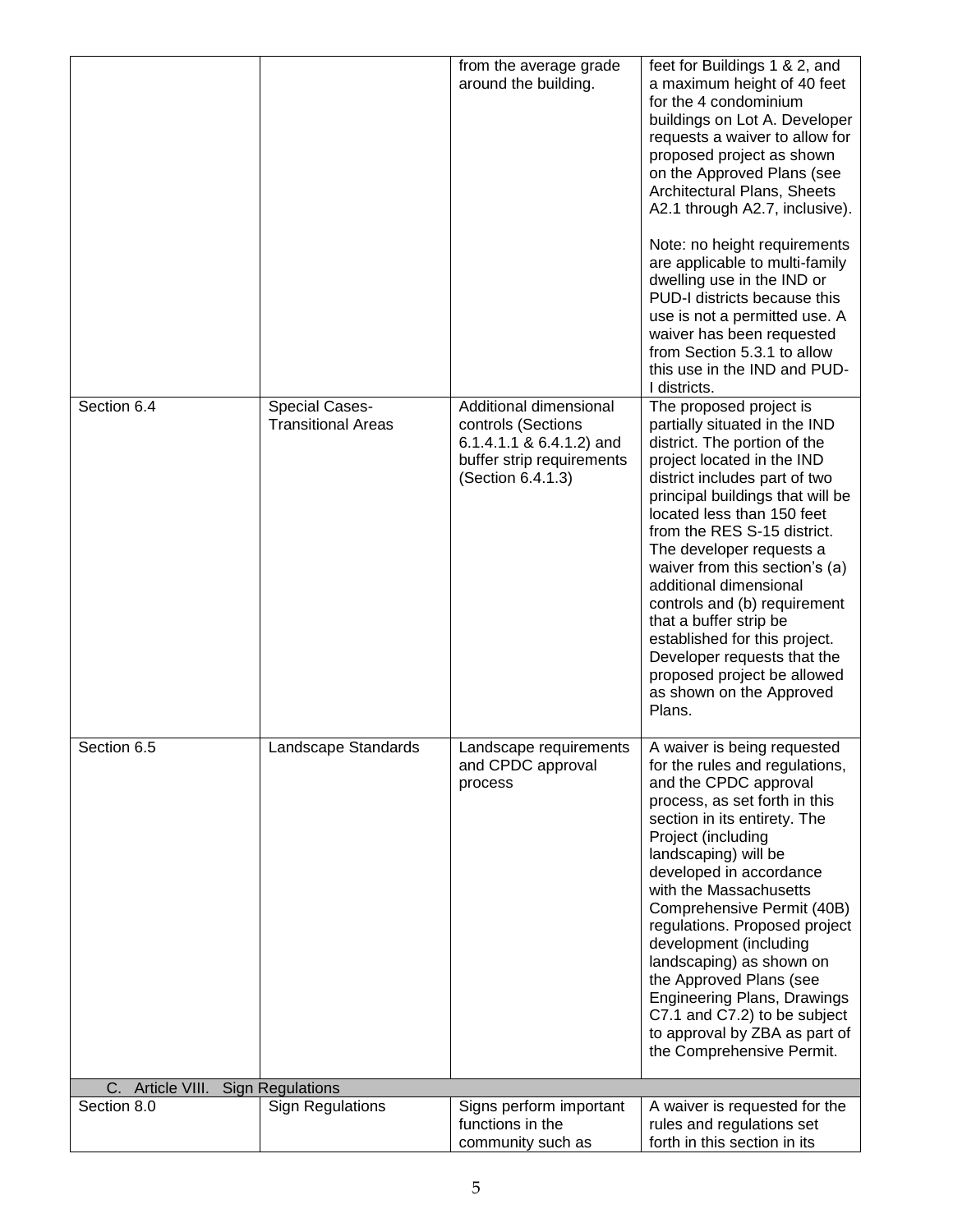| D. Article IX.<br>Parking       |                                                 | communicating<br>messages and providing<br>information about goods<br>and services available.<br>Because signs<br>potentially have<br>detrimental impacts on<br>the visual and perceptual<br>environment, signs must<br>be regulated.                                                                                                                                                                                                                                                                             | entirety to permit signage<br>located and as depicted on<br>the Approved Plans (see<br>Approved Pland and Project<br>application, Section 12). The<br>Project (including signage)<br>will be developed in<br>accordance with the<br><b>Massachusetts</b><br>Comprehensive Permit (40B)<br>regulations. Proposed project<br>development (including<br>signage) to be subject to<br>approval by ZBA as part of<br>the Comprehensive Permit.                                                                                                                                                                                                                                                                                                                                                                                                                                                                                                                                                                                                                                                                                                                                                                                                                 |
|---------------------------------|-------------------------------------------------|-------------------------------------------------------------------------------------------------------------------------------------------------------------------------------------------------------------------------------------------------------------------------------------------------------------------------------------------------------------------------------------------------------------------------------------------------------------------------------------------------------------------|-----------------------------------------------------------------------------------------------------------------------------------------------------------------------------------------------------------------------------------------------------------------------------------------------------------------------------------------------------------------------------------------------------------------------------------------------------------------------------------------------------------------------------------------------------------------------------------------------------------------------------------------------------------------------------------------------------------------------------------------------------------------------------------------------------------------------------------------------------------------------------------------------------------------------------------------------------------------------------------------------------------------------------------------------------------------------------------------------------------------------------------------------------------------------------------------------------------------------------------------------------------|
| Section 9.1.1.7<br>Requirements | Off-Street Parking and<br>Loading and Unloading | Off-street parking areas,<br>or loading and unloading<br>areas shall be provided<br>in the amounts and<br>subject to the<br>dimensional<br>requirements set forth in<br>this section. Where the<br>computation of required<br>spaces results in a<br>fractional number, a<br>fraction, or one-half or<br>more shall be counted<br>as one. In the event of a<br>conflict of interpretation<br>as to the category of the<br>principal use, the Board<br>of Appeals shall<br>determine the proper<br>interpretation. | The minimum number of<br>required off-street parking<br>spaces under this Section is<br>2.0 spaces for each<br>townhouse dwelling unit and<br>1.5 spaces for each<br>apartment dwelling unit. For<br>Lot A (townhouses), the<br>project proposes 25 total<br>parking spaces (12 garage<br>parking spaces and 13<br>surface parking spaces), one<br>of which is accessible. This<br>complies with the<br>requirement of 2.0 parking<br>spaces per townhouse unit.<br>For Lot B (apartments), the<br>project proposes 104 surface<br>parking spaces, of which 6<br>are accessible and 27 are<br>compact (8'x18'). A waiver is<br>requested for this Section to<br>allow 104 parking spaces to<br>be built on Lot B, as shown<br>on the Approved Plans (see<br><b>Engineering Plans, Sheet</b><br>$C5.1$ ).<br>The minimum number of<br>loading and unloading<br>spaces required is one (1)<br>per each twenty (20) rental<br>units and zero (0) for<br>townhouse units. No<br>specifically dedicated loading<br>and unloading spaces have<br>been provided for Lot A. One<br>dedicated loading zone has<br>been provided for near the<br>southwesterly corner of Lot<br>B. In addition, four (4)<br>parking spaces on the<br>easterly side of Building 3 on |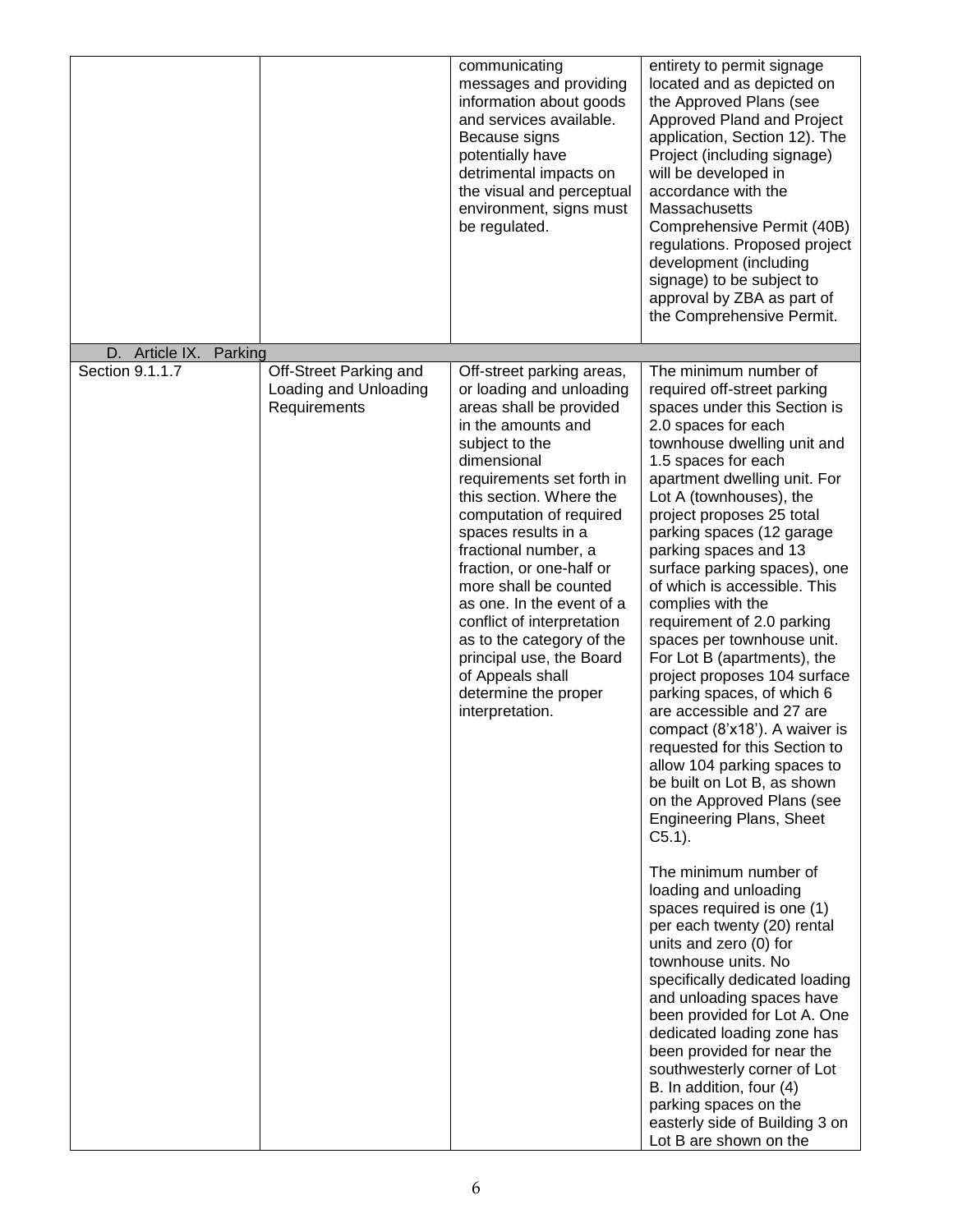|                  |                                          |                                                                                                                                                                                                                                                                                                                                                                                                                                  | Approved Plans (see<br><b>Engineering Plans, Sheet</b><br>C5.1) as "18x36 Live Loading<br>Area." This Live Loading<br>Area can be temporarily<br>restricted by management<br>during daytime hours, as<br>needed, to allow for loading<br>and unloading, and at all<br>other times will be available<br>for parking. The Operations<br>and Maintenance Plan filed<br>by the developer will regulate<br>how management can<br>coordinate move-ins/move-<br>outs during the day when<br>fewer residents are at home<br>by designating the Live<br>Loading Area as a secondary<br>loading zone during daytime<br>hours if and when needed.<br>Developer requests a waiver<br>to allow for proposed project<br>as shown on the Approved<br>Plans (see Engineering |
|------------------|------------------------------------------|----------------------------------------------------------------------------------------------------------------------------------------------------------------------------------------------------------------------------------------------------------------------------------------------------------------------------------------------------------------------------------------------------------------------------------|--------------------------------------------------------------------------------------------------------------------------------------------------------------------------------------------------------------------------------------------------------------------------------------------------------------------------------------------------------------------------------------------------------------------------------------------------------------------------------------------------------------------------------------------------------------------------------------------------------------------------------------------------------------------------------------------------------------------------------------------------------------|
|                  |                                          |                                                                                                                                                                                                                                                                                                                                                                                                                                  | Plans, Sheet C5.1).                                                                                                                                                                                                                                                                                                                                                                                                                                                                                                                                                                                                                                                                                                                                          |
| Section 9.1.2    | Off-Street Parking and<br>Loading Design | Design criteria for off-<br>street parking and<br>loading areas (viz.:<br>"Each required off-street<br>surface parking space<br>shall be not less than<br>nine (9) feet<br>in width and eighteen<br>(18) feet in length,<br>exclusive of drives and<br>maneuvering<br>space.")                                                                                                                                                   | For Lot B (apartments), the<br>project proposes 104 surface<br>parking spaces, of which 27<br>(26%) are compact spaces<br>with dimensions of 8'x18'. A<br>waiver is requested for this<br>Section to allow the<br>dimensions of the 27<br>compact spaces as shown<br>on the Approved Plans (see<br><b>Engineering Plans, Sheet</b><br>$C5.1$ ).                                                                                                                                                                                                                                                                                                                                                                                                              |
| Article X.<br>Е. | <b>Overlay Districts</b>                 |                                                                                                                                                                                                                                                                                                                                                                                                                                  |                                                                                                                                                                                                                                                                                                                                                                                                                                                                                                                                                                                                                                                                                                                                                              |
| Section 10.1     | Floodplain Overlay<br><b>District</b>    | The Floodplain District is<br>established as an<br>overlay district. The<br><b>Floodplain District</b><br>includes all special flood<br>hazard areas within the<br>Town of Reading<br>designated as Zone A<br>and AE on Middlesex<br>County Flood Insurance<br>Rate Maps (FIRM)<br>issued by Federal<br>Emergency<br><b>Management Agency</b><br>(FEMA) for the<br>administration of the<br>National Flood Insurance<br>Program. | A portion of the project site is<br>located in the AE FEMA flood<br>zone, so that portion of the<br>site is within the Floodplain<br>Overlay District. A waiver is<br>requested for the rules and<br>regulations of this section in<br>its entirety. The Project<br>(including floodplain issues)<br>will be developed in<br>accordance with 40B<br>regulations, as well as any/all<br>state/federal floodplain<br>regulations as may apply.<br>Proposed project<br>development to be subject to<br>approval by ZBA as part of<br>the Comprehensive Permit.                                                                                                                                                                                                  |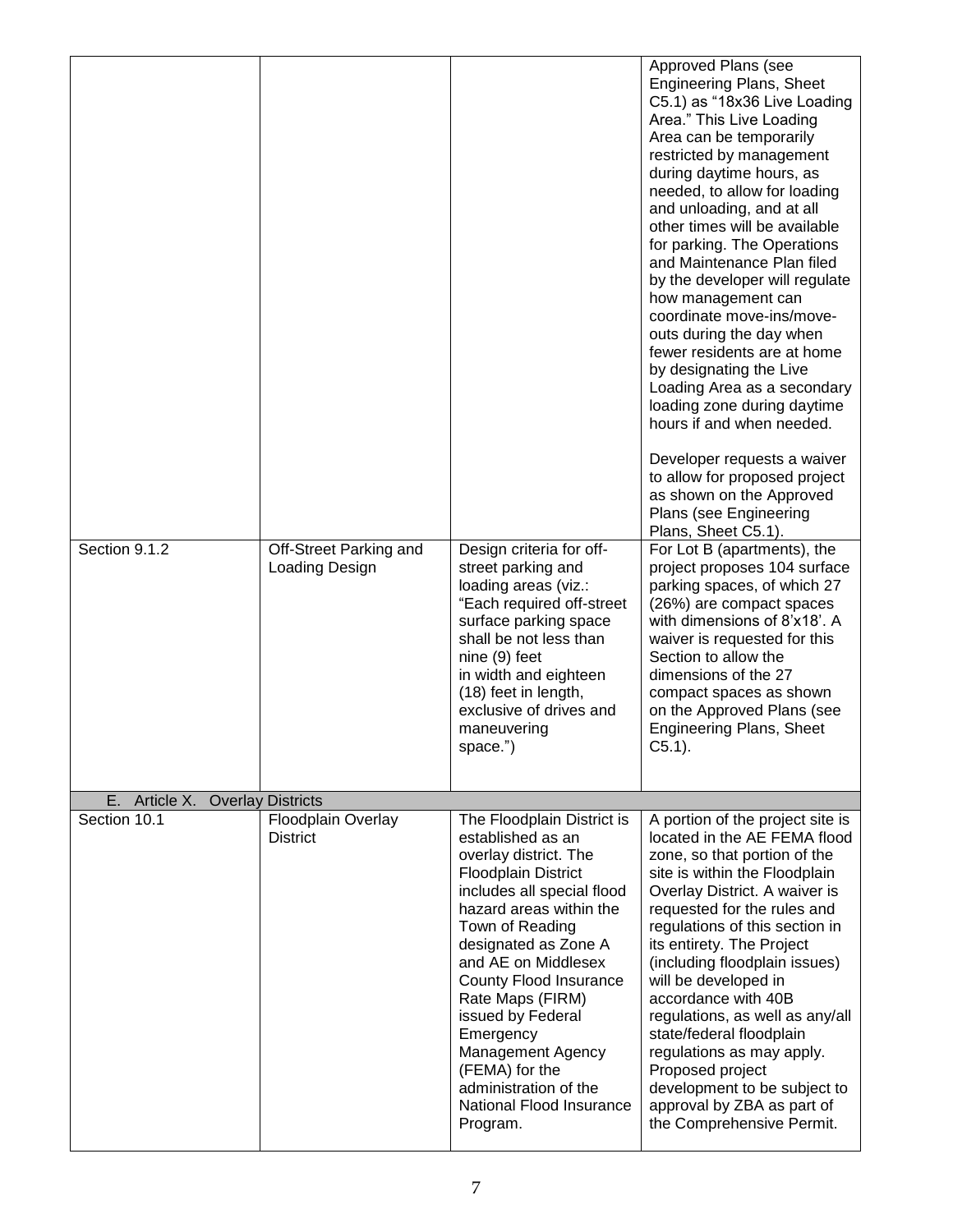|              | F. Article XI. Planned Development |                                                                                                                                                                                                                                                                                                                                                                                                                                                                                                                                                                    |                                                                                                                                                                                                                                                                                                                                                                                                                                                                                                                                                                                          |
|--------------|------------------------------------|--------------------------------------------------------------------------------------------------------------------------------------------------------------------------------------------------------------------------------------------------------------------------------------------------------------------------------------------------------------------------------------------------------------------------------------------------------------------------------------------------------------------------------------------------------------------|------------------------------------------------------------------------------------------------------------------------------------------------------------------------------------------------------------------------------------------------------------------------------------------------------------------------------------------------------------------------------------------------------------------------------------------------------------------------------------------------------------------------------------------------------------------------------------------|
| Section 11.1 | <b>Planned Unit</b><br>Development | The purpose of this<br>Section is to encourage<br>the construction of<br><b>Planned Unit</b><br>Developments (PUDs) in<br>the designated districts<br>within the Town. PUD<br>shall 1) Permit a mix of<br>land uses, densities and<br>building types in one<br>development;<br>2) Facilitate high quality,<br>integrated planning of<br>large-scale<br>developments beneficial<br>to the Town and<br>constructed in a manner<br>which is highly<br>responsive to specific<br>sites and their<br>surroundings; 3)Require<br>more rigorous<br>development standards. | A small portion of the project<br>site is located in the PUD-I<br>overlay district (separated<br>from the remainder of that<br>district by the Walker's<br>Brook), with the remainder<br>located in the RES S-15<br>district. A waiver is being<br>requested for these rules and<br>regulations in its entirety. The<br>Project as shown on the<br>Approved Plans will be<br>developed in accordance<br>with the Massachusetts<br>Comprehensive Permit (40B)<br>regulations. Proposed project<br>development to be subject to<br>approval by ZBA as part of<br>the Comprehensive Permit. |

| 2.             | General ByLaws, Town of Reading                        |                                                                                                                                                                                                                                                                                                                                                                                                                                          |                                                                                                                                                                                                                                                                                                                                                                                                                                                                                                                                                                                                       |  |  |
|----------------|--------------------------------------------------------|------------------------------------------------------------------------------------------------------------------------------------------------------------------------------------------------------------------------------------------------------------------------------------------------------------------------------------------------------------------------------------------------------------------------------------------|-------------------------------------------------------------------------------------------------------------------------------------------------------------------------------------------------------------------------------------------------------------------------------------------------------------------------------------------------------------------------------------------------------------------------------------------------------------------------------------------------------------------------------------------------------------------------------------------------------|--|--|
| <b>Section</b> | <b>Subject</b>                                         | Requirement                                                                                                                                                                                                                                                                                                                                                                                                                              | <b>Requested Waiver/</b><br><b>Applicability</b>                                                                                                                                                                                                                                                                                                                                                                                                                                                                                                                                                      |  |  |
|                | A. Article VII. Regulations on the Use of Private Land |                                                                                                                                                                                                                                                                                                                                                                                                                                          |                                                                                                                                                                                                                                                                                                                                                                                                                                                                                                                                                                                                       |  |  |
| Section 7.1    | <b>Wetlands Protection</b><br><b>Bylaw</b>             | The purpose of this bylaw<br>is to protect the<br>floodplains and wetlands<br>of the Town by controlling<br>activities deemed to have<br>a significant effect upon<br>wetland values, including<br>but not limited to the<br>following: public or private<br>water supply,<br>groundwater, flood<br>control, erosion control,<br>storm damage prevention,<br>water pollution prevention,<br>fisheries, wildlife habitat<br>and wildlife. | A waiver is being requested<br>for this section in its entirety.<br>If not for Chapter 40B, this<br>section would have<br>application to the project due<br>to improvements in areas<br>designated as wetlands<br>resources. In particular, this<br>section creates and defines<br>(a) a 100-foot wetlands buffer<br>zone, (b) areas classified as<br>Bordering Land Subject to<br>Flooding (BLSF), and (c)<br>Town of Reading Riverfront<br>Areas. See discussion below<br>of the Reading Wetlands<br><b>Protection Regulations for</b><br>the extent of proposed<br>improvements in these<br>areas. |  |  |
|                |                                                        |                                                                                                                                                                                                                                                                                                                                                                                                                                          | The Project (including all<br>wetland protection issues)<br>will be developed in<br>accordance with the<br><b>Comprehensive Permit</b><br>regulations (M.G.L. c. 40B),<br>the Wetlands Protection Act<br>(M.G.L. c. 131, § 40 and<br>regulations thereunder), and<br>any/all other applicable state                                                                                                                                                                                                                                                                                                   |  |  |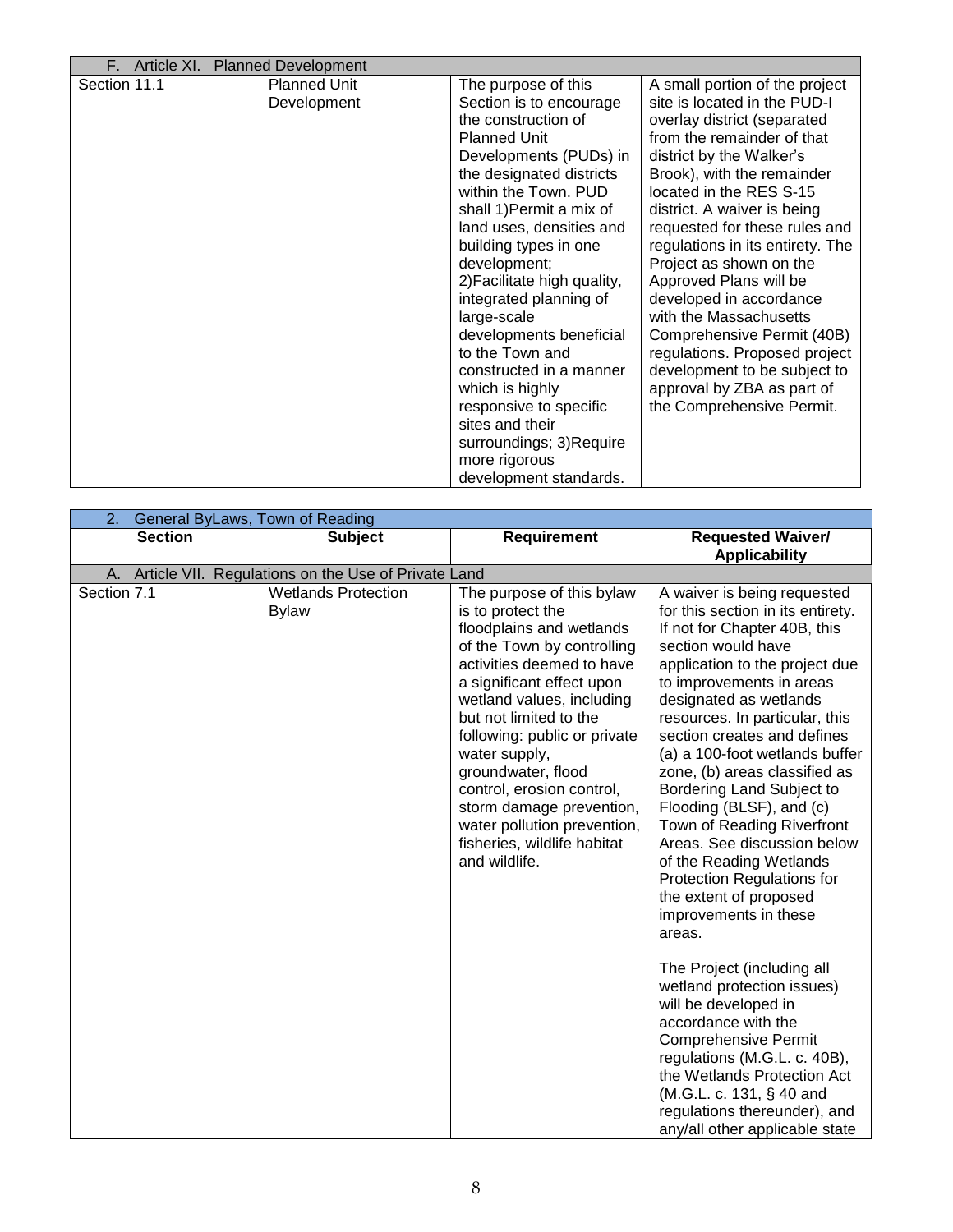|                               |                                     |                                                                                                                                                                                                                                                                                            | and federal wetlands<br>regulations. Proposed project<br>development (including all<br>wetland protection issues,<br>including issues arising<br>under the local Wetlands<br>Protection Bylaw) to be<br>subject to approval by ZBA<br>as part of the<br>Comprehensive Permit.                                                           |
|-------------------------------|-------------------------------------|--------------------------------------------------------------------------------------------------------------------------------------------------------------------------------------------------------------------------------------------------------------------------------------------|-----------------------------------------------------------------------------------------------------------------------------------------------------------------------------------------------------------------------------------------------------------------------------------------------------------------------------------------|
| B. Article VIII. Public Order |                                     |                                                                                                                                                                                                                                                                                            |                                                                                                                                                                                                                                                                                                                                         |
| <b>Section</b>                | <b>Subject</b>                      | <b>Requirement</b>                                                                                                                                                                                                                                                                         | <b>Requested Waiver/</b><br><b>Applicability</b>                                                                                                                                                                                                                                                                                        |
| Section 8.1.7                 | <b>Driveway Permits</b><br>Required | No person shall make or<br>construct or reconstruct or<br>modify a driveway or other<br>means of access or exit<br>for motor vehicles onto a<br>public way or across a<br>sidewalk, unless he has<br>first obtained a permit<br>therefore issued by the<br><b>Director of Public Works</b> | Developer is requesting a<br>waiver from this provision.<br>Proposed project<br>development (including all<br>traffic issues) to be subject to<br>approval by ZBA as part of<br>the Comprehensive Permit.                                                                                                                               |
| Section 8.3.2                 | <b>Fire Lanes</b>                   | Fire lanes to be<br>designated by Board of<br>Selectmen                                                                                                                                                                                                                                    | Developer is requesting a<br>waiver from this provision.<br>Proposed project<br>development (including all<br>issues relating to fire lanes<br>and emergency access) to<br>be subject to approval by<br>ZBA as part of the<br>Comprehensive Permit with<br>recommendations of the<br>Reading Board of Selectmen<br>and Fire Department. |

|                | Wetlands Protection Regulations, Town of Reading |                                                                                                                                                                                                                                                                                                                                                                                                                                                            |                                                                                                                                                                                                                                                                                                                                                                                                                                                                                                                                       |  |
|----------------|--------------------------------------------------|------------------------------------------------------------------------------------------------------------------------------------------------------------------------------------------------------------------------------------------------------------------------------------------------------------------------------------------------------------------------------------------------------------------------------------------------------------|---------------------------------------------------------------------------------------------------------------------------------------------------------------------------------------------------------------------------------------------------------------------------------------------------------------------------------------------------------------------------------------------------------------------------------------------------------------------------------------------------------------------------------------|--|
| <b>Section</b> | <b>Subject</b>                                   | <b>Requirement</b>                                                                                                                                                                                                                                                                                                                                                                                                                                         | <b>Requested Waiver/</b><br><b>Applicability</b>                                                                                                                                                                                                                                                                                                                                                                                                                                                                                      |  |
| All            | <b>Wetlands Protection</b><br><b>Regulations</b> | The citizens of the Town<br>of Reading,<br>Massachusetts, through<br>Town Meeting action,<br>gave the Reading<br><b>Conservation Commission</b><br>the power to regulate and<br>protect wetlands and<br>floodplains by adding<br>Section 7.1, Wetlands<br>Protection, to the Reading<br>General Bylaw. This<br>Amendment to the Town<br>Bylaw was approved by<br>the Massachusetts<br>Attorney General on<br>February 29, 1980.<br><b>Current wetlands</b> | A waiver is being requested<br>for these rules and<br>regulations in their entirety. If<br>not for Chapter 40B, these<br>regulations would have<br>application to the project due<br>to improvements in areas<br>designated as wetlands<br>resources.<br>Specifically, Section 2(C)(3)<br>creates and regulates a 100-<br>foot buffer zone around<br>wetlands. Section $3(D)(1-2 \&$<br>4) provides for a 25-foot no-<br>disturb Zone of Natural<br>Vegetation (ZNV) and a 35-<br>foot (or greater) no-build<br>area around protected |  |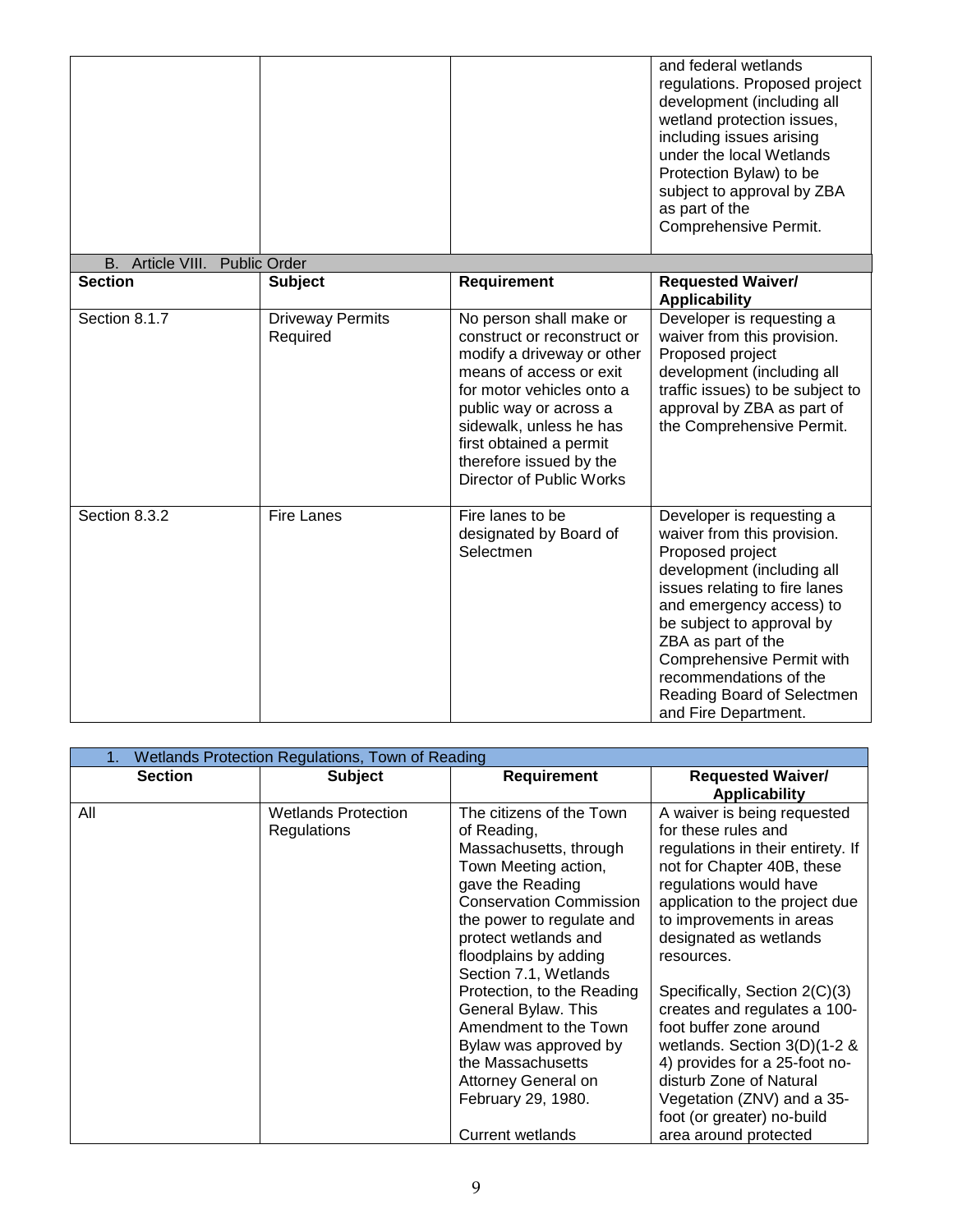|  | regulations for the Town                   | wetlands resources. Section                                  |
|--|--------------------------------------------|--------------------------------------------------------------|
|  | of Reading were<br>promulgated in November | 3(E) regulates bordering<br>land subject to flooding         |
|  | of 2012 by the Reading                     | (BLSF). Section 3(G)                                         |
|  | <b>Conservation Commission</b>             | creates and regulates a 200-                                 |
|  | pursuant to Section 7.1 of                 | foot Town of Reading                                         |
|  | the Reading General                        | Riverfront Area (which is                                    |
|  | Bylaw.                                     | defined to include a river<br>"deemed to be a manmade        |
|  |                                            | canal in Reading"), and                                      |
|  |                                            | provides that work within                                    |
|  |                                            | such area is subject to                                      |
|  |                                            | performance standards of                                     |
|  |                                            | 310 CMR 10.58. Section 3(I)<br>regulates side slopes within  |
|  |                                            | 100 feet of wetlands.                                        |
|  |                                            |                                                              |
|  |                                            | The project has been                                         |
|  |                                            | designed to respect local                                    |
|  |                                            | wetlands protections as<br>much as is feasible, and          |
|  |                                            | thus it includes only minor                                  |
|  |                                            | improvements in designated                                   |
|  |                                            | wetlands areas. Specifically,                                |
|  |                                            | as shown on the Approved<br>Plans, the project does not      |
|  |                                            | propose any activity within                                  |
|  |                                            | the 25-foot no disturb ZNV                                   |
|  |                                            | $(S\$ 3(D)(1-2 & 4)).                                        |
|  |                                            | Improvements (grading,                                       |
|  |                                            | stormwater management,<br>retaining walls, sewer             |
|  |                                            | related utilities, light poles,                              |
|  |                                            | paving and installation of                                   |
|  |                                            | guardrails) (but not                                         |
|  |                                            | construction of residential<br>buildings) are proposed       |
|  |                                            | within the 35-foot no build                                  |
|  |                                            | area $(\S$ 3(D)(4)). Filling of                              |
|  |                                            | BLSF $(S \cdot 3(E))$ is proposed in                         |
|  |                                            | areas to be improved by                                      |
|  |                                            | retaining walls and a portion<br>of Unit 12 (Lot A) and deck |
|  |                                            | and stairs of same, and                                      |
|  |                                            | filling of earth in various                                  |
|  |                                            | locations. In addition, much                                 |
|  |                                            | of the project is located in<br>the 100-foot wetlands buffer |
|  |                                            | zone $(\S 2(C)(3))$ and the                                  |
|  |                                            | 200-foot Town of Reading                                     |
|  |                                            | Riverfront Area (§ 3(G)).                                    |
|  |                                            | Applicant is requesting a                                    |
|  |                                            | waiver of the performance<br>standards for the Riverfront    |
|  |                                            | Area under Section 3(G) of                                   |
|  |                                            | the Reading Wetlands                                         |
|  |                                            | Regulations, including                                       |
|  |                                            | application of performance                                   |
|  |                                            | standards referenced in that<br>section.                     |
|  |                                            |                                                              |